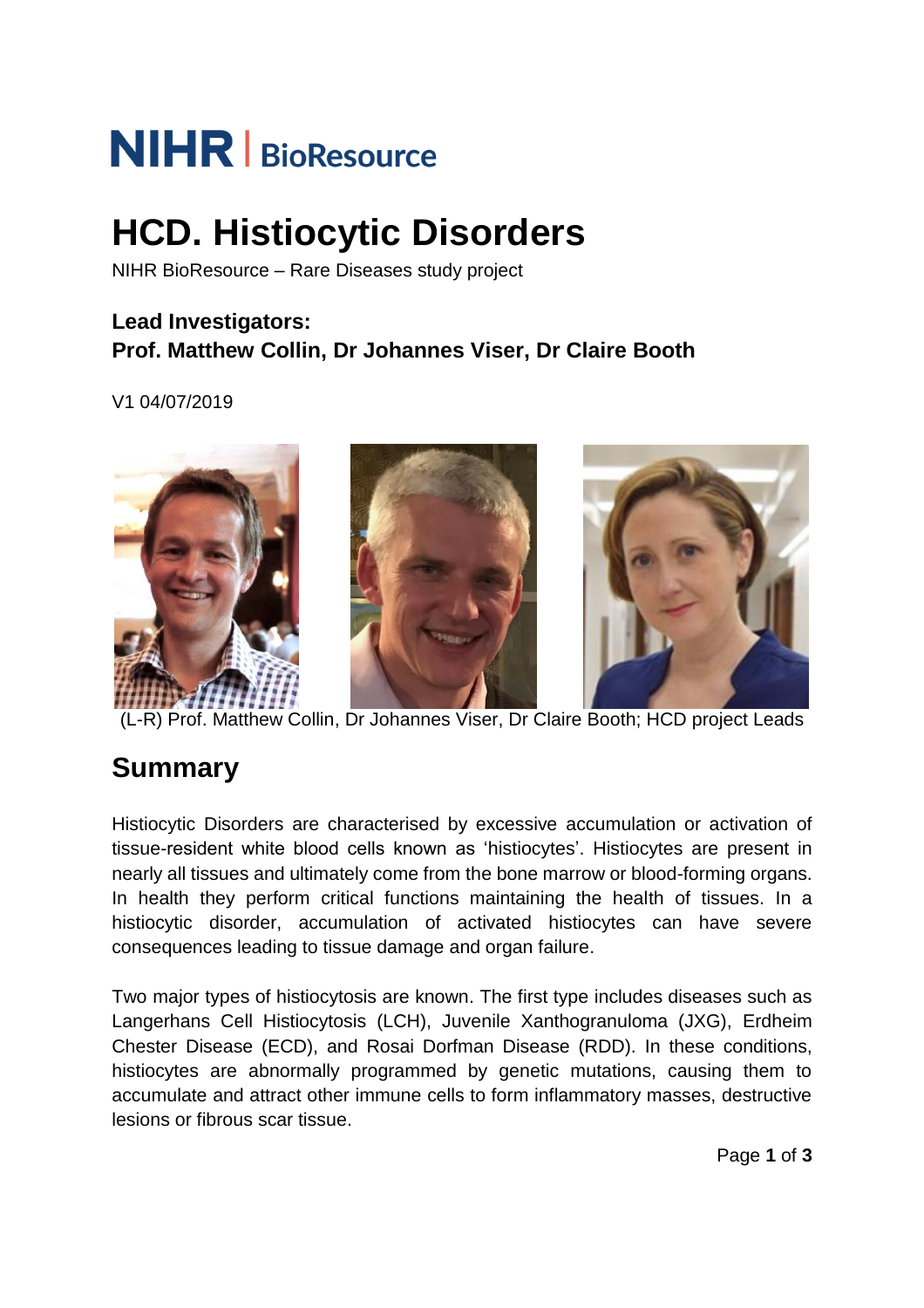The second type of histiocytic disorder is known as Haemophagocytic Lympho-Histiocytosis (HLH). HLH is characterised by the presence of super-activated histiocytes that cause body-wide inflammation and prevent the production of blood cells by the bone marrow. In children HLH usually only occurs when there is an inherited genetic defect, often in the genes required to make immune responses to viruses. In adults, HLH can be triggered by infections or cancer and the role of genetic factors is less well understood.

In addition to these two main types, there are many rare and poorly characterised disorders in which histiocytosis is observed. These may also have a genetic cause that is no yet known.

The NIHR BioResource will enable much more rapid progress in understanding the genetic basis, prevalence and health impact of Histiocytic Disorders. This is vital for making rapid and accurate diagnosis, using personalised medicine approaches, and defining the healthcare resources required to care for patients effectively.

## **Recruitment Criteria**

#### **Inclusion**

#### **1) Neoplastic Histiocytosis**

Children or adults with a diagnosis of histiocytosis including Langerhans Cell Histiocytosis (LCH), Juvenile Xanthogranuloma (JXG), Erdheim Chester Disease (ECD), Rosai Dorfman Disease (RDD) and any other histiocytic disorder of groups L, C, R and M, as defined by Emile et al. 2016<sup>1</sup>.

#### **2) Haemophagocytic Lympho-Histiocytosis**

- a) Children meeting the diagnostic criteria for HLH according to Histiocyte Society guidelines described by Henter et al. 2007<sup>2</sup> based upon the presence of 5/8 of:
	- fever
	- splenomegaly
	- cytopenias
	- hypertriglyceridaemia or hypo-fibrinogenaemia
	- haemophagocytosis
	- hyperferritinaemia
	- elevated soluble CD25
	- absent NK activity